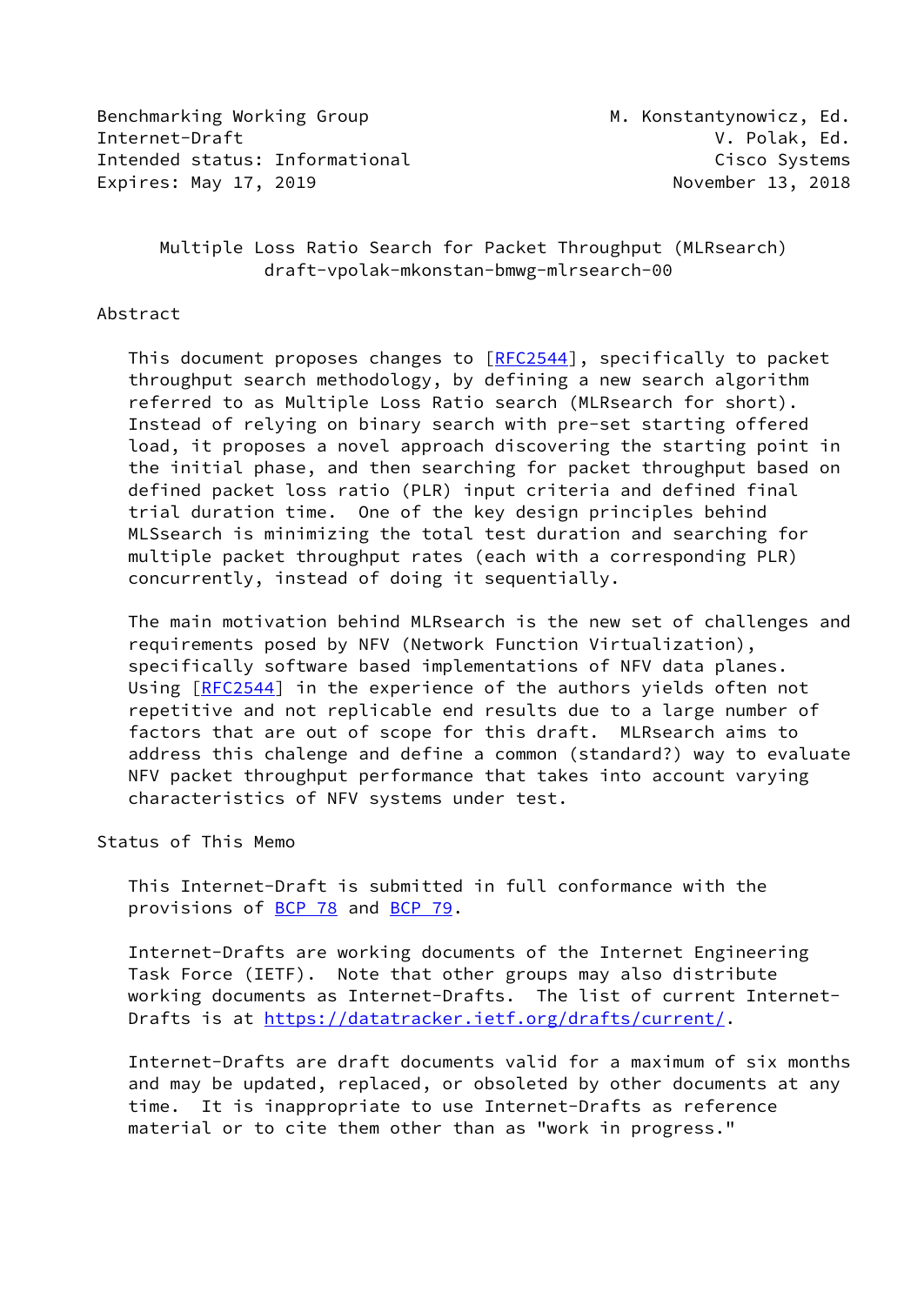<span id="page-1-1"></span>Internet-DraftMultiple Loss Ratio Search for Packet ThroughNovember 2018

This Internet-Draft will expire on May 17, 2019.

Copyright Notice

 Copyright (c) 2018 IETF Trust and the persons identified as the document authors. All rights reserved.

This document is subject to **[BCP 78](https://datatracker.ietf.org/doc/pdf/bcp78)** and the IETF Trust's Legal Provisions Relating to IETF Documents [\(https://trustee.ietf.org/license-info](https://trustee.ietf.org/license-info)) in effect on the date of publication of this document. Please review these documents carefully, as they describe your rights and restrictions with respect to this document. Code Components extracted from this document must include Simplified BSD License text as described in Section 4.e of the Trust Legal Provisions and are provided without warranty as described in the Simplified BSD License.

Table of Contents

|                                                             |  |  |  |  |  |  |  |  |  |  | <u>3</u>                |
|-------------------------------------------------------------|--|--|--|--|--|--|--|--|--|--|-------------------------|
| 3.                                                          |  |  |  |  |  |  |  |  |  |  | $\overline{\mathbf{3}}$ |
|                                                             |  |  |  |  |  |  |  |  |  |  | $\overline{5}$          |
|                                                             |  |  |  |  |  |  |  |  |  |  | 6                       |
|                                                             |  |  |  |  |  |  |  |  |  |  | 6                       |
|                                                             |  |  |  |  |  |  |  |  |  |  |                         |
|                                                             |  |  |  |  |  |  |  |  |  |  |                         |
| $\underline{5.1}$ . FD. io CSIT Implementation Deviations 9 |  |  |  |  |  |  |  |  |  |  |                         |
| 6.                                                          |  |  |  |  |  |  |  |  |  |  |                         |
|                                                             |  |  |  |  |  |  |  |  |  |  | 10                      |
| 8.                                                          |  |  |  |  |  |  |  |  |  |  | 10                      |
|                                                             |  |  |  |  |  |  |  |  |  |  | 10                      |
|                                                             |  |  |  |  |  |  |  |  |  |  |                         |

### <span id="page-1-0"></span>[1](#page-1-0). Terminology

- o NDR Non-Drop Rate, a packet throughput metric with Packet Loss Ratio equal zero (a zero packet loss), expressed in packets-per second (pps). NDR packet throughput has an associated metric oftentimes referred to as NDR bandwidth expressed in bits-per second (bps), and calculated as a product of:
	- \* NDR packet rate for specific packet (frame) size, and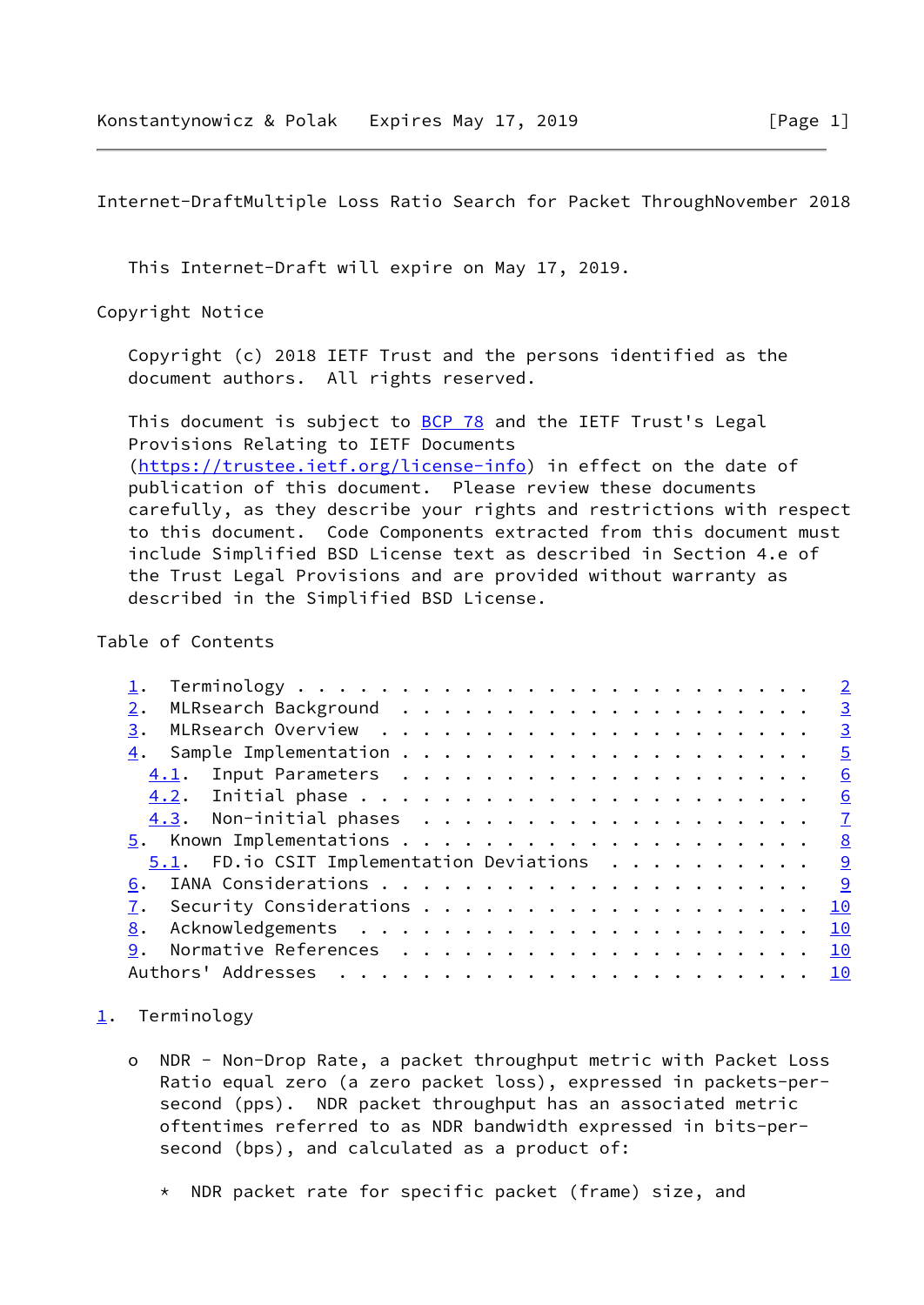\* Packet (L2 frame size) size in bits plus any associated L1 overhead.

Konstantynowicz & Polak Expires May 17, 2019 [Page 2]

<span id="page-2-1"></span>Internet-DraftMultiple Loss Ratio Search for Packet ThroughNovember 2018

- o PLR Packet Loss Ratio, a packet loss metric calculated as a ratio of (packets\_transmitted - packets\_received) to packets\_transmitted, over the test trial duration.
- o PDR Partial-Drop Rate, a packet throughput metric with Packet Loss Ratio greater than zero (a non-zero packet loss), expressed in packets-per-second (pps). PDR packet throughput has an associated metric oftentimes referred to as PDR bandwidth expressed in bits-per- second (bps), and calculated as a product of:
	- \* PDR packet rate for specific packet (frame) size, and
	- \* Packet (L2 frame size) size in bits plus any associated L1 overhead.
- <span id="page-2-0"></span>[2](#page-2-0). MLRsearch Background

 Multiple Loss Rate search (MLRsearch) is a packet throughput search algorithm suitable for deterministic (as opposed to probabilistic) systems. MLRsearch discovers multiple packet throughput rates in a single search, each rate associated with a distinct Packet Loss Ratio (PLR) criteria.

 Two popular names for particular PLR criteria are Non-Drop Rate (NDR, with PLR=0, zero packet loss) and Partial Drop Rate (PDR, with PLR>0, non-zero packet loss). MLRsearch discovers NDR and PDR in a single search reducing required execution time compared to separate binary searches for NDR and PDR. MLRsearch reduces execution time even further by relying on shorter trial durations of intermediate steps, with only the final measurements conducted at the specified final trial duration. This results in the shorter overall search execution time when compared to a standard NDR/PDR binary search, while guaranteeing the same or similar results. (TODO: Specify "standard" in the previous sentence.)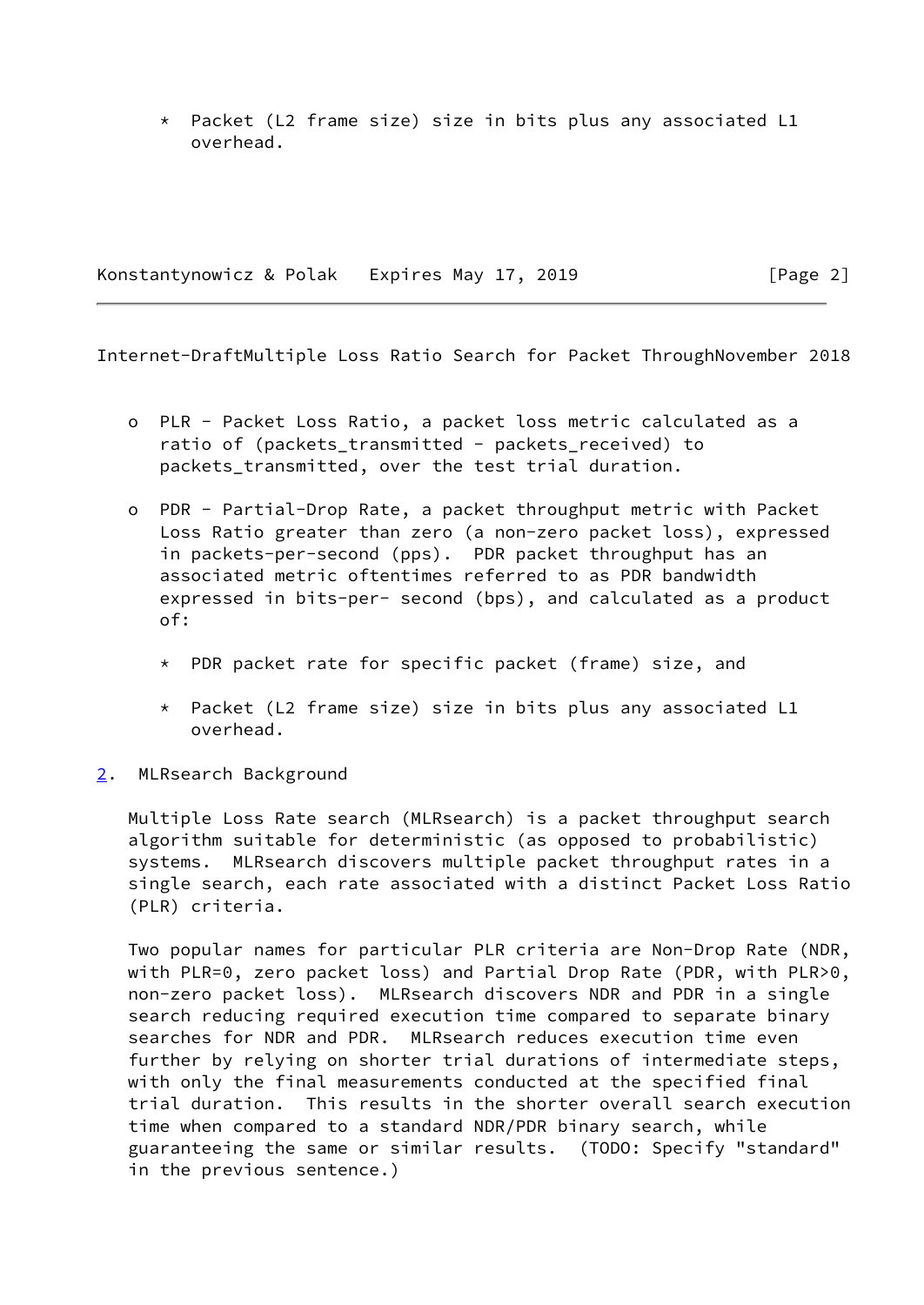If needed, MLRsearch can be easily adopted to discover more throughput rates with different pre-defined PLRs.

 Unless otherwise noted, all throughput rates are \_always\_ bi directional aggregates of two equal (symmetric) uni-directional packet rates received and reported by an external traffic generator.

<span id="page-3-0"></span>[3](#page-3-0). MLRsearch Overview

The main properties of MLRsearch:

Konstantynowicz & Polak Expires May 17, 2019 [Page 3]

Internet-DraftMultiple Loss Ratio Search for Packet ThroughNovember 2018

- o MLRsearch is a duration aware multi-phase multi-rate search algorithm.
	- $*$  Initial phase determines promising starting interval for the search.
	- \* Intermediate phases progress towards defined final search criteria.
	- $\star$  Final phase executes measurements according to the final search criteria.
- o \*Initial phase\*:
	- \* Uses link rate as a starting transmit rate and discovers the Maximum Receive Rate (MRR) used as an input to the first intermediate phase.
- o \*Intermediate phases\*:
	- \* Start with initial trial duration (in the first phase) and converge geometrically towards the final trial duration (in the final phase).
	- \* Track two values for NDR and two for PDR.
		- + The values are called (NDR or PDR) lower\_bound and upper\_bound.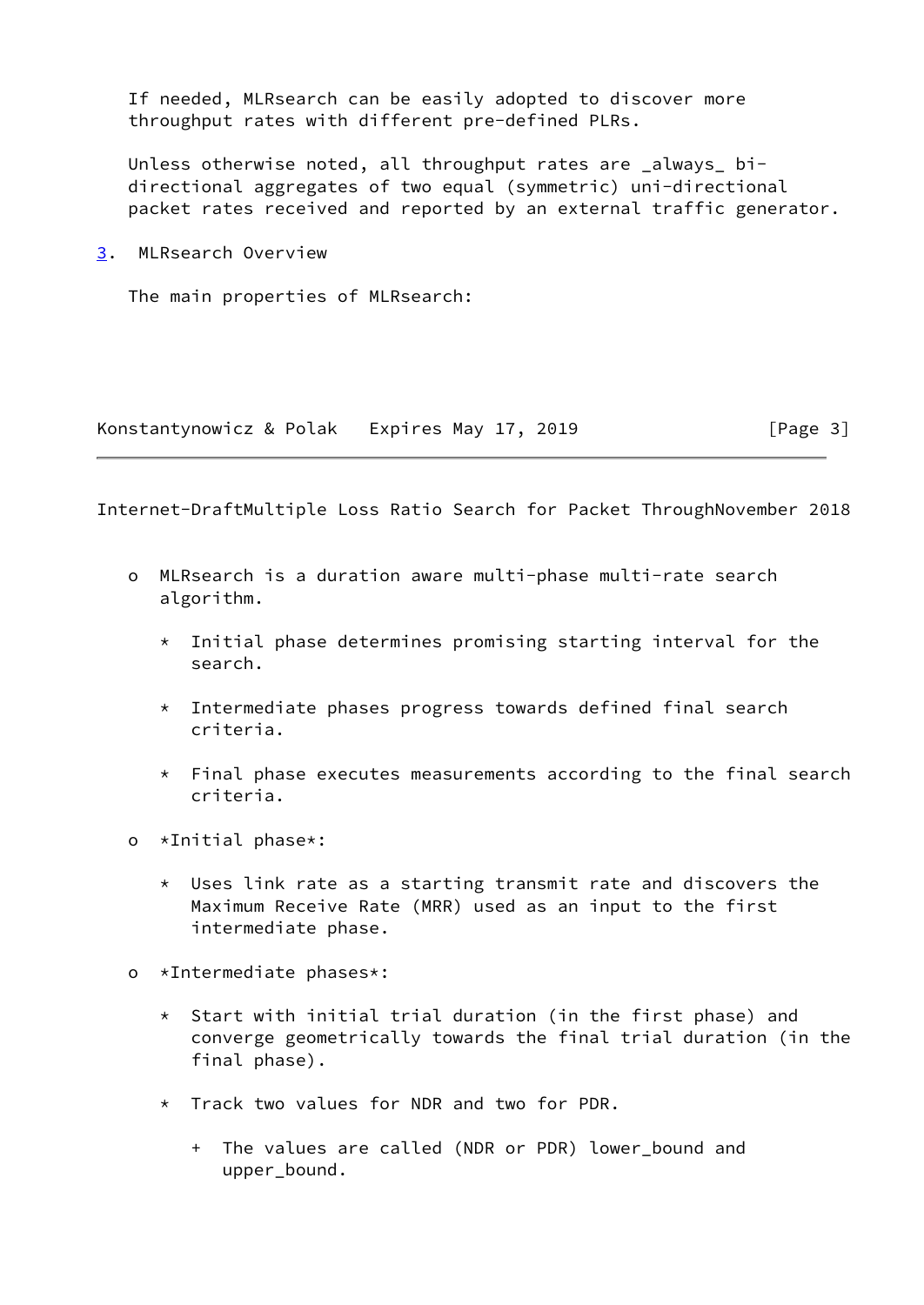- + Each value comes from a specific trial measurement (most recent for that transmit rate), and as such the value is associated with that measurement's duration and loss.
- + A bound can be invalid, for example if NDR lower\_bound has been measured with nonzero loss.
- + Invalid bounds are not real boundaries for the searched value, but are needed to track interval widths.
- + Valid bounds are real boundaries for the searched value.
- + Each non-initial phase ends with all bounds valid.
- \* Start with a large (lower\_bound, upper\_bound) interval width and geometrically converge towards the width goal (measurement resolution) of the phase. Each phase halves the previous width goal.

Konstantynowicz & Polak Expires May 17, 2019 [Page 4]

<span id="page-4-0"></span>Internet-DraftMultiple Loss Ratio Search for Packet ThroughNovember 2018

- \* Use internal and external searches:
	- + External search measures at transmit rates outside the (lower\_bound, upper\_bound) interval. Activated when a bound is invalid, to search for a new valid bound by doubling the interval width. It is a variant of "exponential search"\_.
	- + Internal search "binary search"\_, measures at transmit rates within the (lower\_bound, upper\_bound) valid interval, halving the interval width.
- o \*Final phase\* is executed with the final test trial duration, and the final width goal that determines resolution of the overall search. Intermediate phases together with the final phase are called non-initial phases.

The main benefits of MLRsearch vs. binary search include:

- o In general MLRsearch is likely to execute more search trials overall, but less trials at a set final duration.
- o In well behaving cases it greatly reduces (>50%) the overall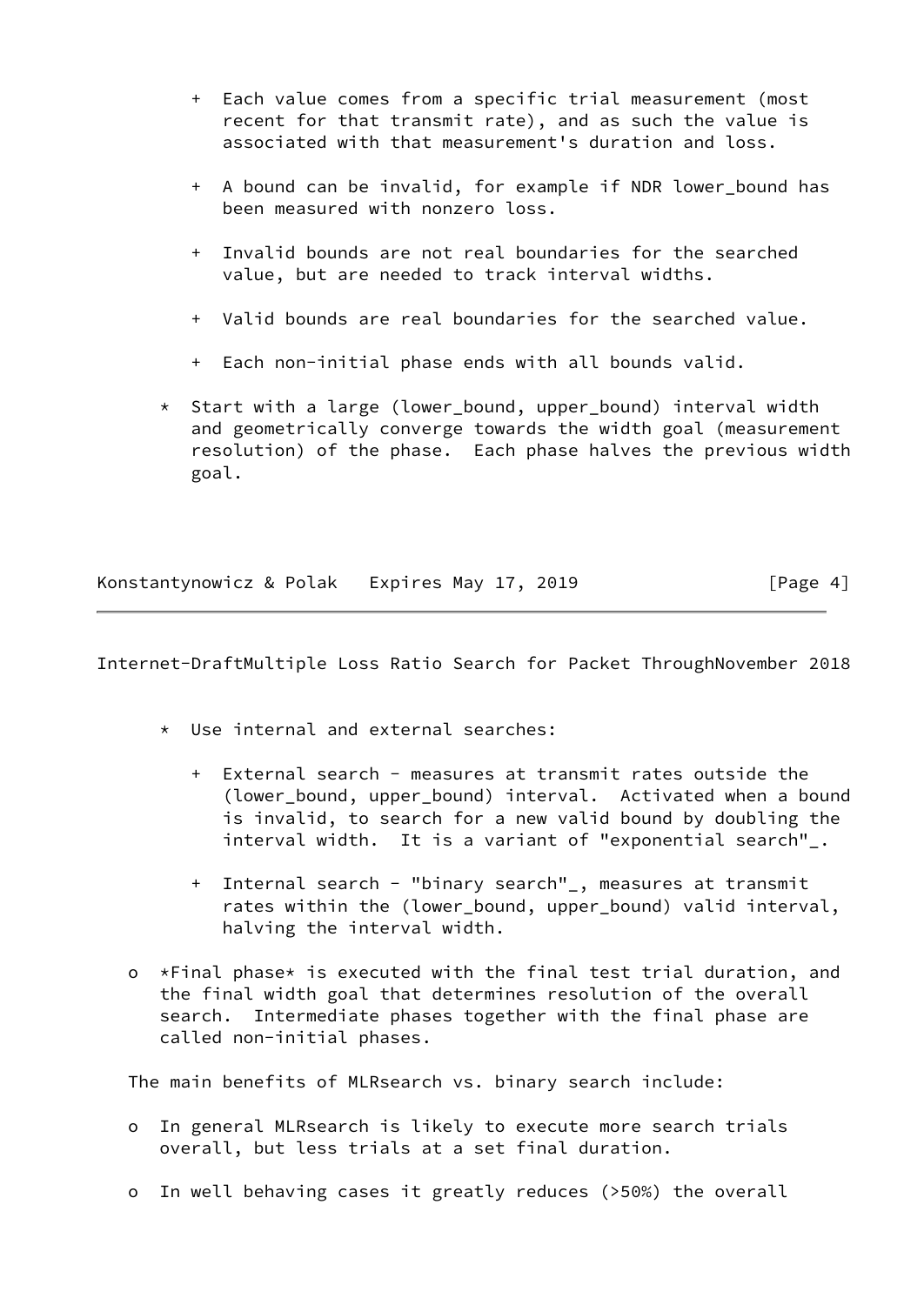duration compared to a single PDR (or NDR) binary search duration, while finding multiple drop rates.

- o In all cases MLRsearch yields the same or similar results to binary search.
- o Note: both binary search and MLRsearch are susceptible to reporting non-repeatable results across multiple runs for very bad behaving cases.

Caveats:

- o Worst case MLRsearch can take longer than a binary search e.g. in case of drastic changes in behaviour for trials at varying durations.
- <span id="page-5-0"></span>[4](#page-5-0). Sample Implementation

 Following is a brief description of a sample MLRsearch implementation based on the open-source code running in FD.io CSIT project as part of a Continuous Integration / Continuous Development (CI/CD) framework.

|  |  | Konstantynowicz & Polak Expires May 17, 2019 | [Page 5] |
|--|--|----------------------------------------------|----------|
|--|--|----------------------------------------------|----------|

<span id="page-5-2"></span>Internet-DraftMultiple Loss Ratio Search for Packet ThroughNovember 2018

### <span id="page-5-1"></span>[4.1](#page-5-1). Input Parameters

- 1. \*maximum\_transmit\_rate\* maximum packet transmit rate to be used by external traffic generator, limited by either the actual Ethernet link rate or traffic generator NIC model capabilities. Sample defaults:  $2 \times 14.88$  Mpps for 64B 10GE link rate,  $2 \times 18.75$ Mpps for 64B 40GE NIC maximum rate.
- 2. \*minimum\_transmit\_rate\* minimum packet transmit rate to be used for measurements. MLRsearch fails if lower transmit rate needs to be used to meet search criteria. Default:  $2 \times 10$  kpps (could be higher).
- 3. \*final\_trial\_duration\* required trial duration for final rate measurements. Default: 30 sec.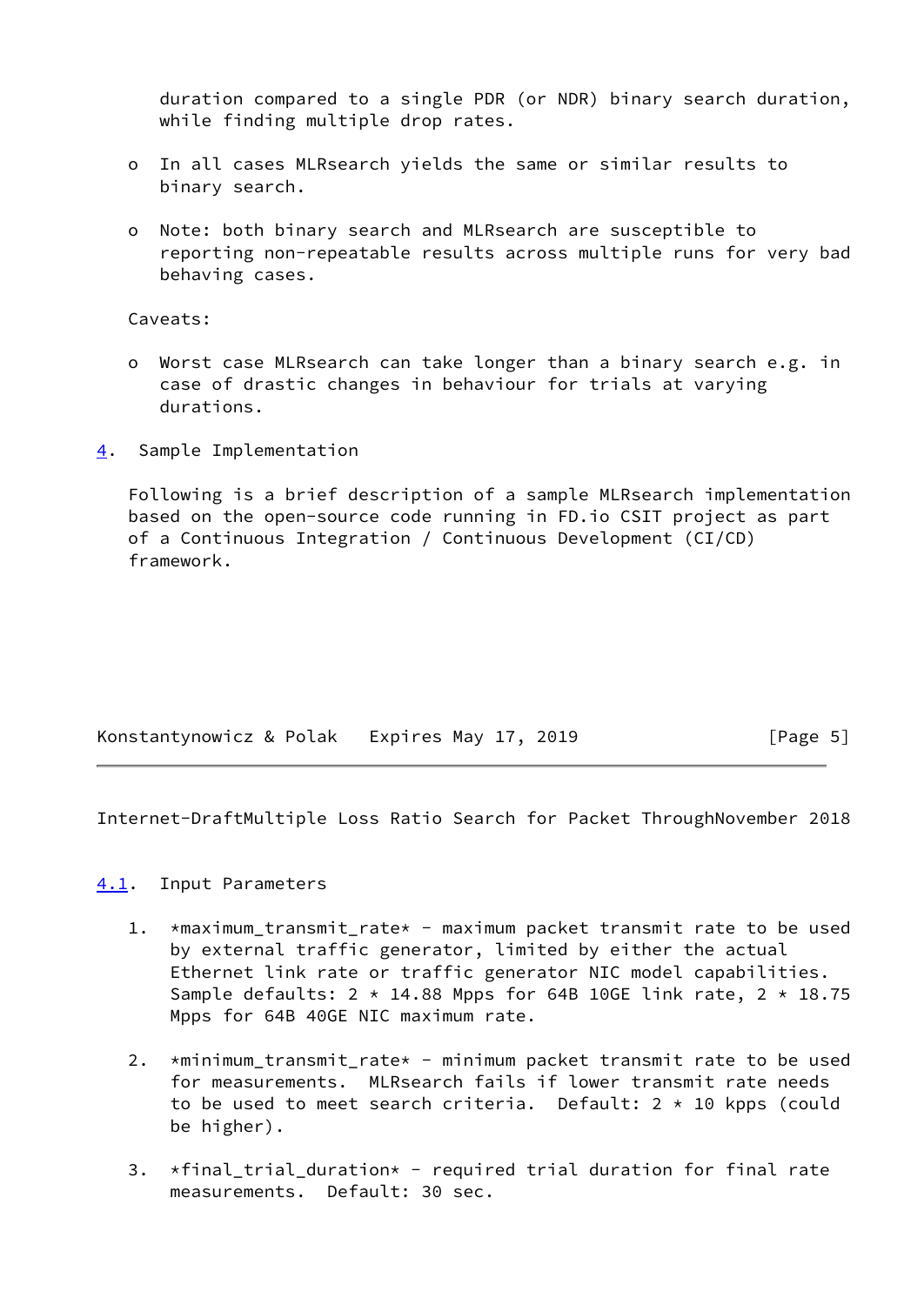- 4. \*initial\_trial\_duration\* trial duration for initial MLRsearch phase. Default: 1 sec.
- 5.  $\star$ final\_relative\_width $\star$  required measurement resolution expressed as (lower\_bound, upper\_bound) interval width relative to upper bound. Default: 0.5%.
- 6. \*packet\_loss\_ratio\* maximum acceptable PLR search criteria for PDR measurements. Default: 0.5%.
- 7. \*number\_of\_intermediate\_phases\* number of phases between the initial phase and the final phase. Impacts the overall MLRsearch duration. Less phases are required for well behaving cases, more phases may be needed to reduce the overall search duration for worse behaving cases. Default (2). (Value chosen based on limited experimentation to date. More experimentation needed to arrive to clearer guidelines.)

## <span id="page-6-0"></span>[4.2](#page-6-0). Initial phase

- 1. First trial measures at maximum rate and discovers MRR. a. \_in\_: trial duration = initial\_trial\_duration. b. \_in\_: offered\_transmit\_rate = maximum\_transmit\_rate. c. \_do\_: single trial. d. \_out\_: measured loss ratio. e. \_out\_: mrr = measured receive rate.
- 2. Second trial measures at MRR and discovers MRR2. a. \_in\_: trial\_duration = initial\_trial\_duration. b. \_in\_: offered\_transmit\_rate = MRR. c. \_do\_: single trial. d. \_out\_: measured loss ratio. e. \_out\_: mrr2 = measured receive rate.

Konstantynowicz & Polak Expires May 17, 2019 [Page 6]

<span id="page-6-2"></span>Internet-DraftMultiple Loss Ratio Search for Packet ThroughNovember 2018

 3. Third trial measures at MRR2. a. \_in\_: trial\_duration = initial\_trial\_duration. b. \_in\_: offered\_transmit\_rate = MRR2. c. \_do\_: single trial. d. \_out\_: measured loss ratio.

<span id="page-6-1"></span>[4.3](#page-6-1). Non-initial phases

 1. Main loop: a. \_in\_: trial\_duration for the current phase. Set to initial\_trial\_duration for the first intermediate phase; to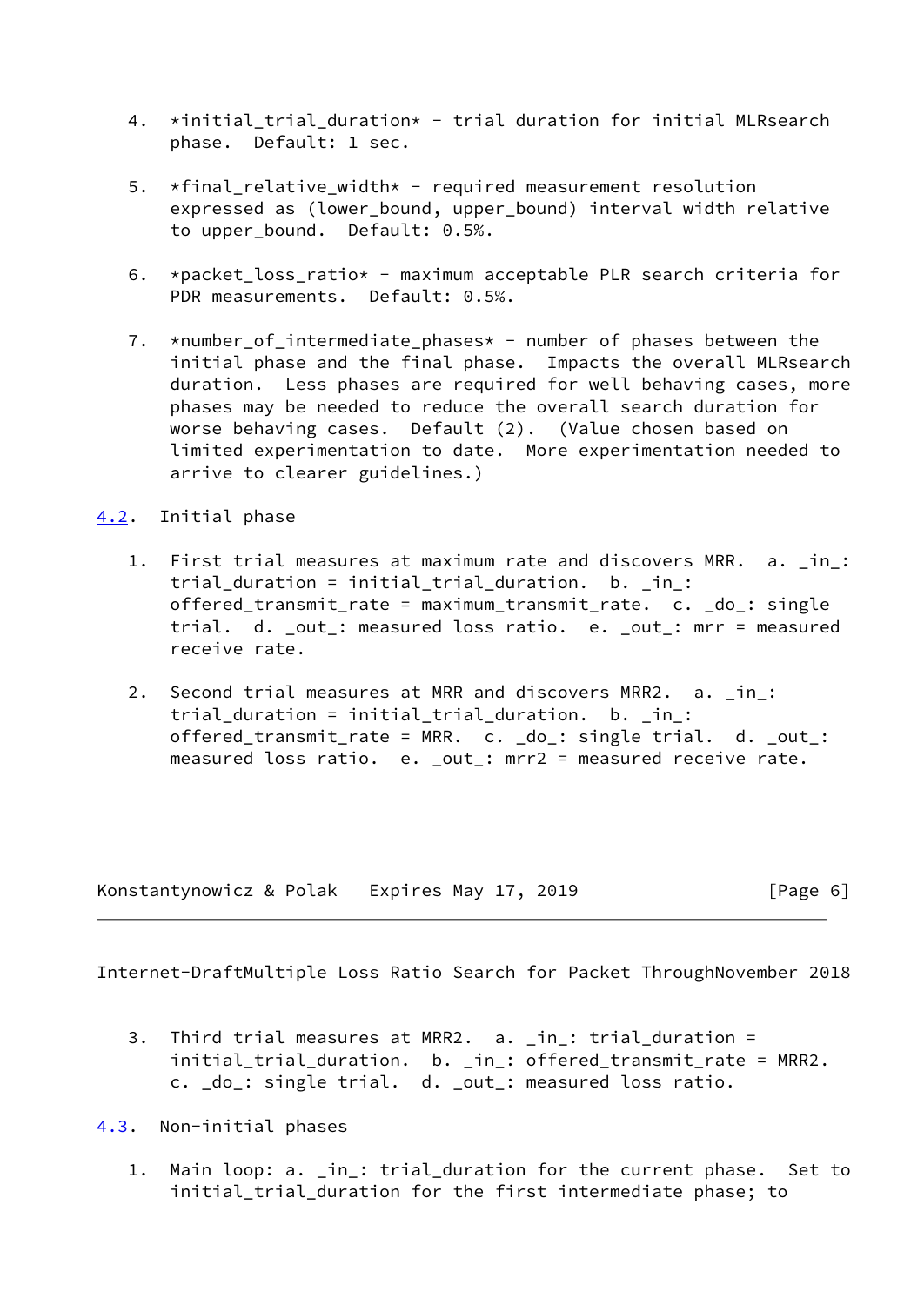final trial duration for the final phase; or to the element of interpolating geometric sequence for other intermediate phases. For example with two intermediate phases, trial duration of the second intermediate phase is the geometric average of initial strial duration and final trial duration. b. in : relative\_width\_goal for the current phase. Set to final relative width for the final phase; doubled for each preceding phase. For example with two intermediate phases, the first intermediate phase uses quadruple of final\_relative\_width and the second intermediate phase uses double of final\_relative\_width. c. \_in\_: ndr\_interval, pdr\_interval from the previous main loop iteration or the previous phase. If the previous phase is the initial phase, both intervals have lower\_bound = MRR2, uper\_bound = MRR. Note that the initial phase is likely to create intervals with invalid bounds. d. do : According to the procedure described in point 2, either exit the phase (by jumping to  $1.g.$ ), or prepare new transmit rate to measure with. e. \_do\_: Perform the trial measurement at the new transmit rate and trial duration, compute its loss ratio. f. \_do\_: Update the bounds of both intervals, based on the new measurement. The actual update rules are numerous, as NDR external search can affect PDR interval and vice versa, but the result agrees with rules of both internal and external search. For example, any new measurement below an invalid lower\_bound becomes the new lower\_bound, while the old measurement (previously acting as the invalid lower\_bound) becomes a new and valid upper\_bound. Go to next iteration (1.c.), taking the updated intervals as new input. g. \_out\_: current ndr\_interval and pdr\_interval. In the final phase this is also considered to be the result of the whole search. For other phases, the next phase loop is started with the current results as an input.

- 2. New transmit rate (or exit) calculation (for 1.d.):
	- \* If there is an invalid bound then prepare for external search:
		- + \_If\_ the most recent measurement at NDR lower\_bound transmit rate had the loss higher than zero, then the new transmit rate is NDR lower\_bound decreased by two NDR interval widths.

Konstantynowicz & Polak Expires May 17, 2019 [Page 7]

<span id="page-7-0"></span>Internet-DraftMultiple Loss Ratio Search for Packet ThroughNovember 2018

+ Else, \_if\_ the most recent measurement at PDR lower\_bound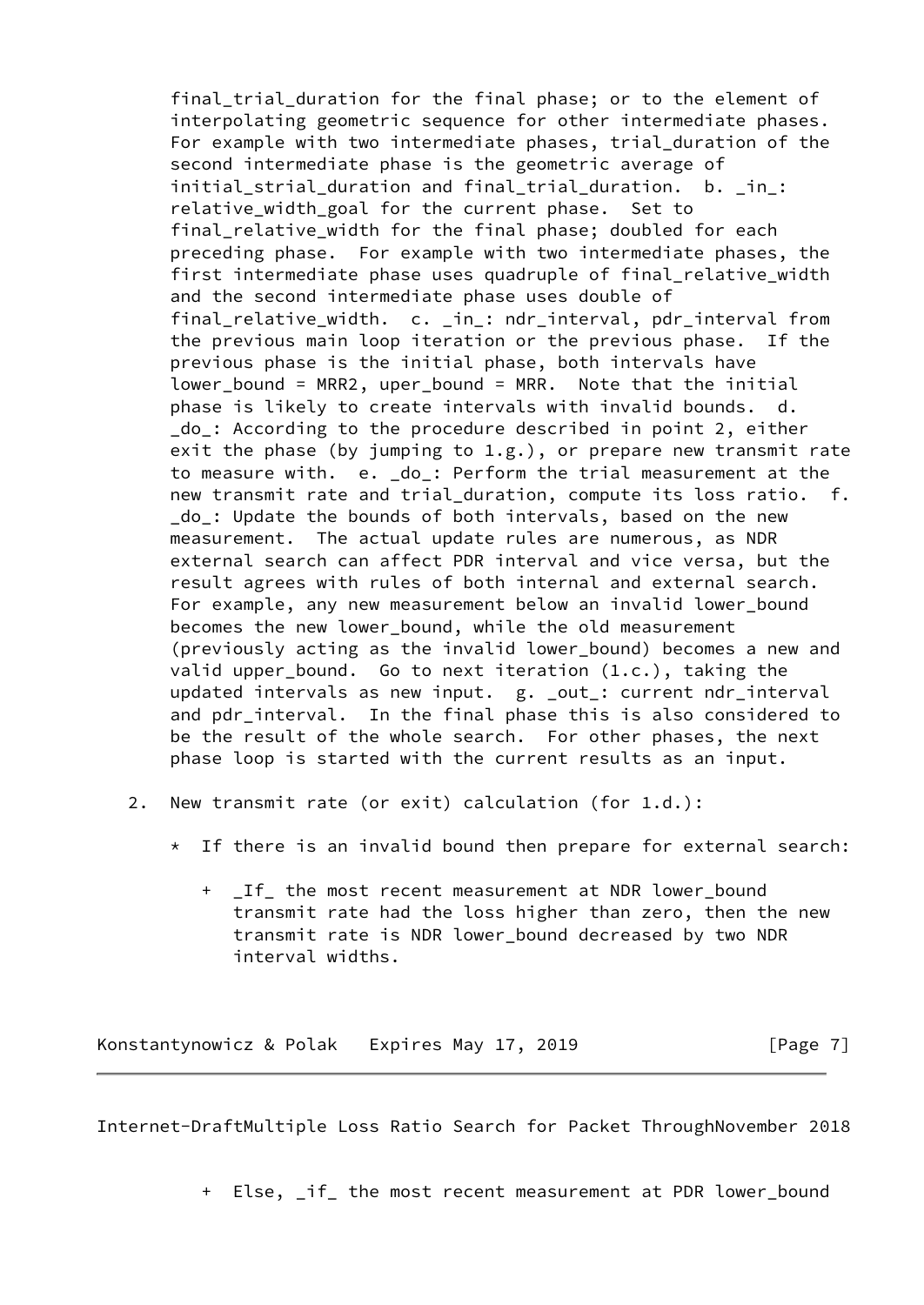transmit rate had the loss higher than PLR, then the new transmit rate is PDR lower\_bound decreased by two PDR interval widths.

- + Else, \_if\_ the most recent measurement at NDR upper\_bound transmit rate had no loss, then the new transmit rate is NDR upper bound increased by two NDR interval widths.
- + Else, \_if\_ the most recent measurement at PDR upper\_bound transmit rate had the loss lower or equal to PLR, then the new transmit rate is PDR upper\_bound increased by two PDR interval widths.
- \* If interval width is higher than the current phase goal:
	- + Else, if NDR interval does not meet the current phase width goal, prepare for internal search. The new transmit rate is (NDR lower bound + NDR upper bound)  $/2$ .
	- + Else, \_if\_ PDR interval does not meet the current phase width goal, prepare for internal search. The new transmit rate is (PDR lower bound + PDR upper bound)  $/2$ .
- \* Else, \_if\_ some bound has still only been measured at a lower duration, prepare to re-measure at the current duration (and the same transmit rate). The order of priorities is:
	- + NDR lower\_bound,
	- + PDR lower bound,
	- + NDR upper\_bound,
	- + PDR upper\_bound.
- \* \_Else\_, do not prepare any new rate, to exit the phase. This ensures that at the end of each non-initial phase all intervals are valid, narrow enough, and measured at current phase trial duration.
- <span id="page-8-0"></span>[5](#page-8-0). Known Implementations

 The only known working implementatin of MLRsearch is in Linux Foundation FD.io CSIT project. [https://wiki.fd.io/view/CSIT.](https://wiki.fd.io/view/CSIT) <https://git.fd.io/csit/>.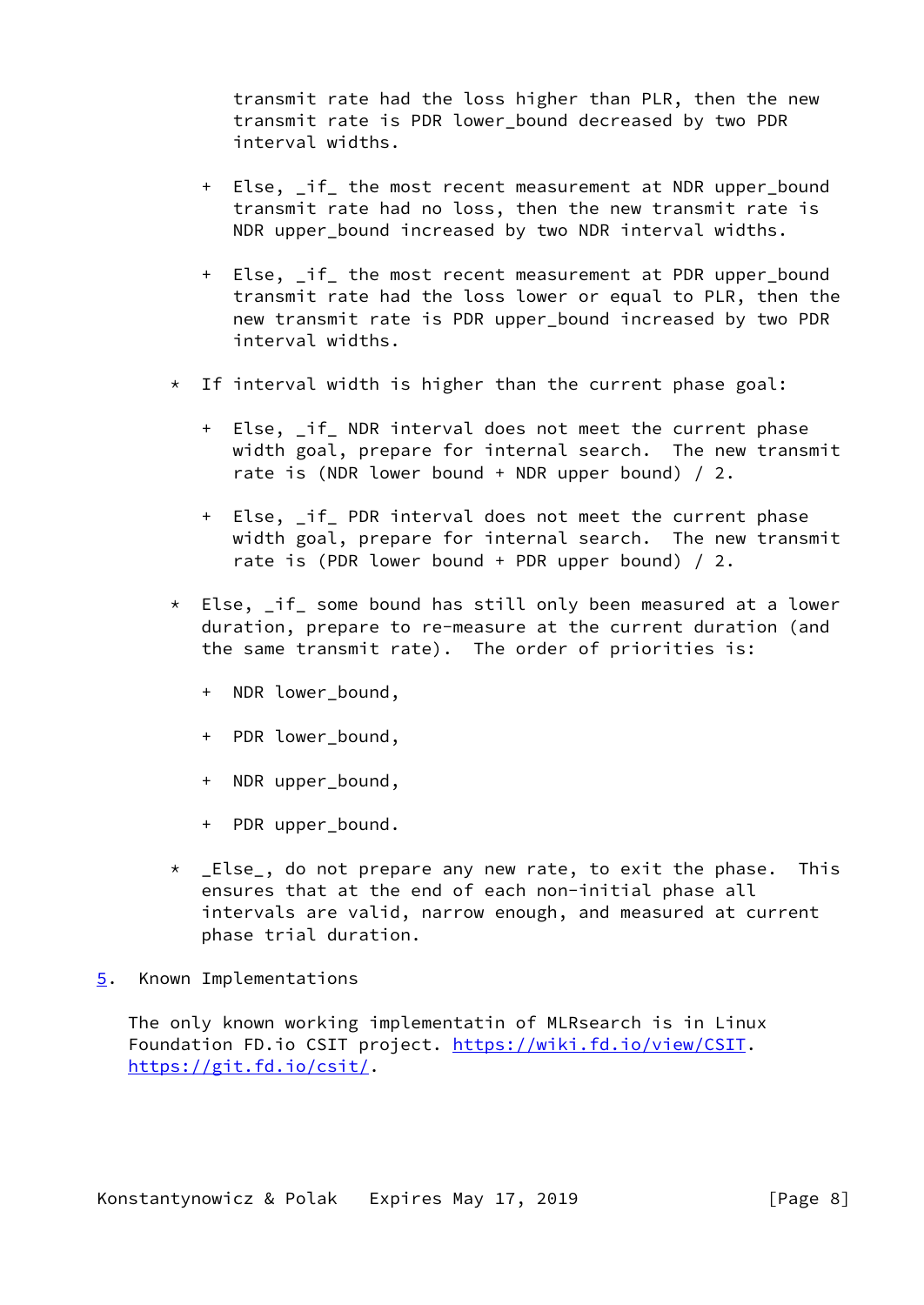<span id="page-9-1"></span>Internet-DraftMultiple Loss Ratio Search for Packet ThroughNovember 2018

# <span id="page-9-0"></span>[5.1](#page-9-0). FD.io CSIT Implementation Deviations

 This document so far has been describing a simplified version of MLRsearch algorithm. The full algorithm as implemented contains additional logic, which makes some of the details (but not general ideas) above incorrect. Here is a short description of the additional logic as a list of principles, explaining their main differences from (or additions to) the simplified description, but without detailing their mutual interaction.

- 1. \_Logarithmic transmit rate.\_ In order to better fit the relative width goal, the interval doubling and halving is done differently. For example, the middle of 2 and 8 is 4, not 5.
- 2. \_Optimistic maximum rate.\_ The increased rate is never higher than the maximum rate. Upper bound at that rate is always considered valid.
- 3. \_Pessimistic minimum rate.\_ The decreased rate is never lower than the minimum rate. If a lower bound at that rate is invalid, a phase stops refining the interval further (until it gets re measured).
- 4. \_Conservative interval updates.\_ Measurements above current upper bound never update a valid upper bound, even if drop ratio is low. Measurements below current lower bound always update any lower bound if drop ratio is high.
- 5. Ensure sufficient interval width.\_ Narrow intervals make external search take more time to find a valid bound. If the new transmit increased or decreased rate would result in width less than the current goal, increase/decrease more. This can happen if the measurement for the other interval makes the current interval too narrow. Similarly, take care the measurements in the initial phase create wide enough interval.
- 6. \_Timeout for bad cases.\_ The worst case for MLRsearch is when each phase converges to intervals way different than the results of the previous phase. Rather than suffer total search time several times larger than pure binary search, the implemented tests fail themselves when the search takes too long (given by argument \_timeout\_).
- <span id="page-9-2"></span>[6](#page-9-2). IANA Considerations

..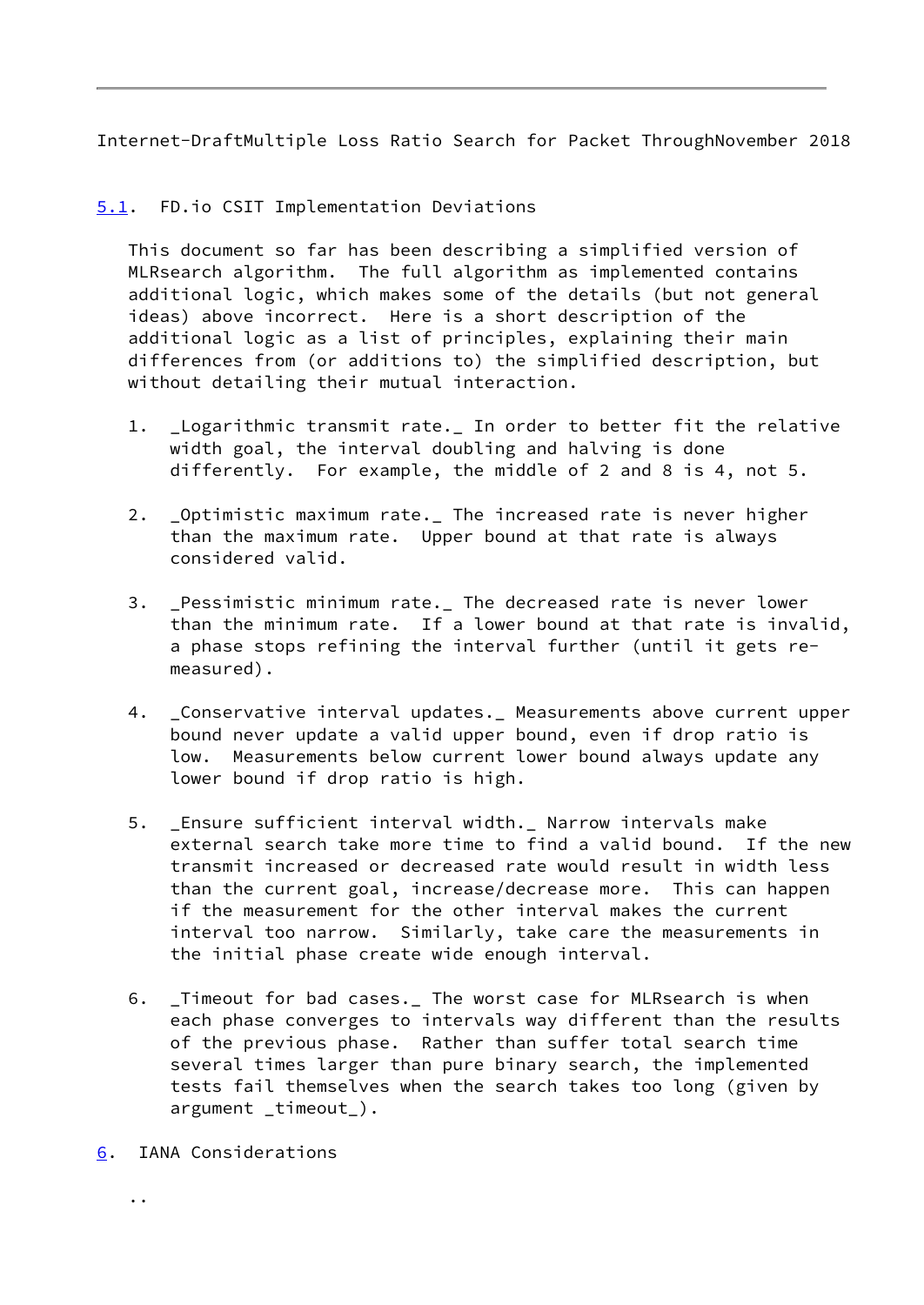<span id="page-10-1"></span>Internet-DraftMultiple Loss Ratio Search for Packet ThroughNovember 2018

- <span id="page-10-0"></span>[7](#page-10-0). Security Considerations
	- ..
- <span id="page-10-2"></span>[8](#page-10-2). Acknowledgements
	- ..
- <span id="page-10-3"></span>[9](#page-10-3). Normative References
	- [RFC2544] Bradner, S. and J. McQuaid, "Benchmarking Methodology for Network Interconnect Devices", [RFC 2544](https://datatracker.ietf.org/doc/pdf/rfc2544), DOI 10.17487/RFC2544, March 1999, <[https://www.rfc-editor.org/info/rfc2544>](https://www.rfc-editor.org/info/rfc2544).
	- [RFC8174] Leiba, B., "Ambiguity of Uppercase vs Lowercase in [RFC](https://datatracker.ietf.org/doc/pdf/rfc2119) [2119](https://datatracker.ietf.org/doc/pdf/rfc2119) Key Words", [BCP 14](https://datatracker.ietf.org/doc/pdf/bcp14), [RFC 8174,](https://datatracker.ietf.org/doc/pdf/rfc8174) DOI 10.17487/RFC8174, May 2017, [<https://www.rfc-editor.org/info/rfc8174](https://www.rfc-editor.org/info/rfc8174)>.

Authors' Addresses

 Maciek Konstantynowicz (editor) Cisco Systems

Email: mkonstan@cisco.com

 Vratko Polak (editor) Cisco Systems

Email: vrpolak@cisco.com